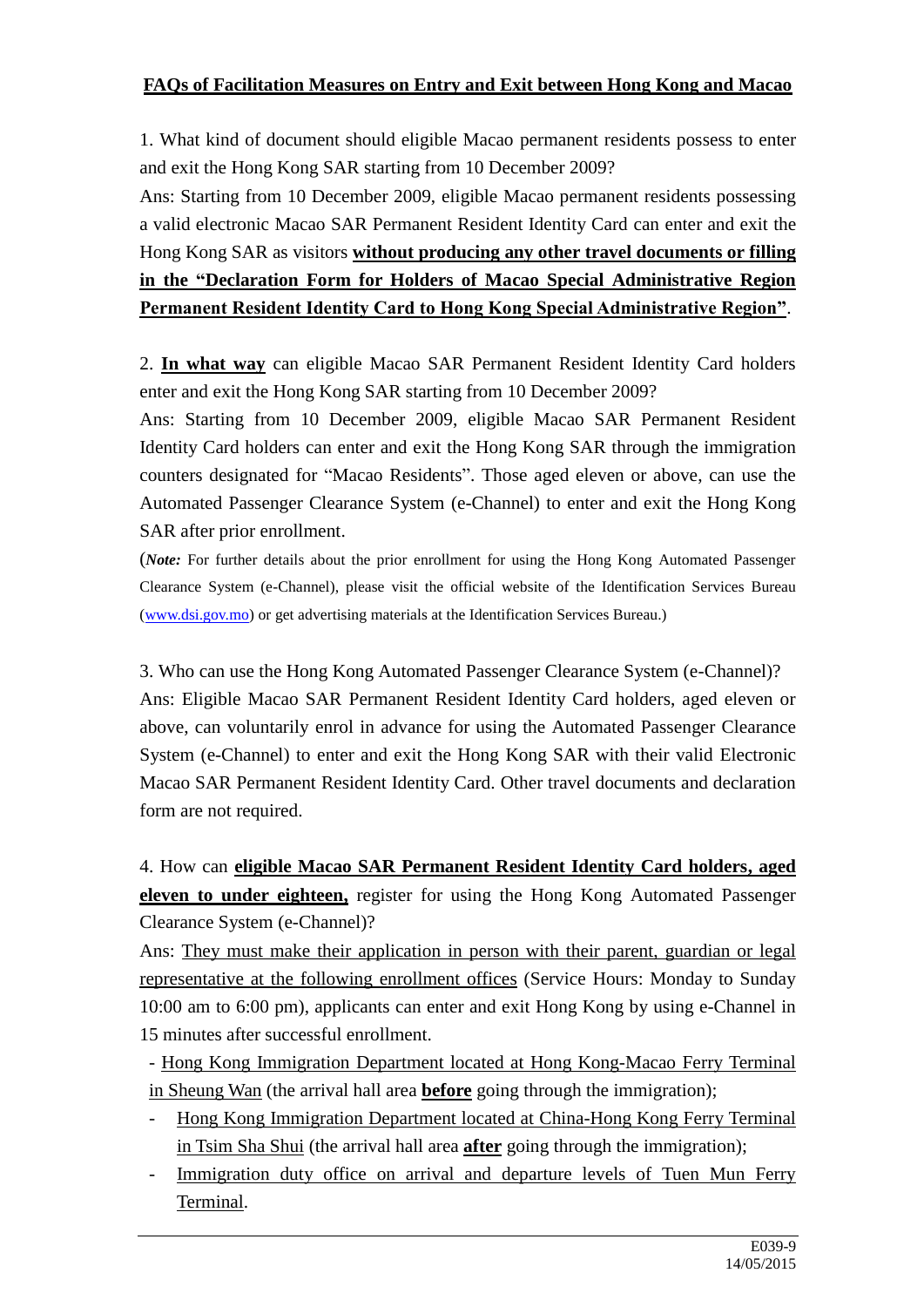The **original copy** of the following documents must be presented at the time of application:

- 1. Identification documents of the applicant and the parent/guardian/legal representative;
- 2. Valid birth certificate of the applicant; *persons born in Macao* must present a "Birth Certificate – Descriptive Statement (for the purpose of identity card application)" or a complete certified copy of the Birth Certificate issued by the Civil Registration Bureau of the Macao SAR.
- 3. Documentary proof of parenting right or guardianship execution if the applicant enrolls with a guardian (in case the original document is written in Portuguese, a Chinese/English translation has to be provided).

5. How can **eligible Macao SAR Permanent Residents Identity Card holders, aged eighteen or above**, register for using the Hong Kong Automated Passenger Clearance System (e-Channel)?

Ans: Eligible Macao SAR Permanent Residents Identity Card holders, aged eighteen or above, can make their application in person at the following enrollment offices (Service Hours: Monday to Sunday 10:00 am to 6:00 pm), applicants can enter and exit Hong Kong by using e-Channel in 15 minutes after successful enrollment.

- Hong Kong Immigration Department located at Hong Kong-Macao Ferry Terminal in Sheung Wan (the arrival hall area before going through the immigration);

- Hong Kong Immigration Department located at China-Hong Kong Ferry Terminal in Tsim Sha Shui (the arrival hall area after going through the immigration);
- Immigration duty office on arrival and departure levels of Tuen Mun Ferry Terminal.

. To facilitate the enrollment, self-service kiosks for prior enrollment are installed at the following locations:

- ground floor of China Plaza;
- departure hall of Macao Ferry Terminal;
- departure hall of Taipa Temporary Ferry Terminal; and
- the Macao SAR Government Service Center.

6. When can residents enter and exit Hong Kong by using e-Channel after successful enrollment?

Ans: (1) Normally, residents can enter and exit the HKSAR by using e-Channel three working days after successful enrollment;

 (2) Residents can enter and exit Hong Kong by using e-Channel in 15 minutes after successful enrollment at the enrollment office of the Hong Kong Immigration Department located at Hong Kong-Macao Ferry Terminal in Sheung Wan (the arrival hall area before going through the immigration),or China-Hong Kong Ferry Terminal in Tsim Sha Tsui (the arrival hall area after going through the immigration) or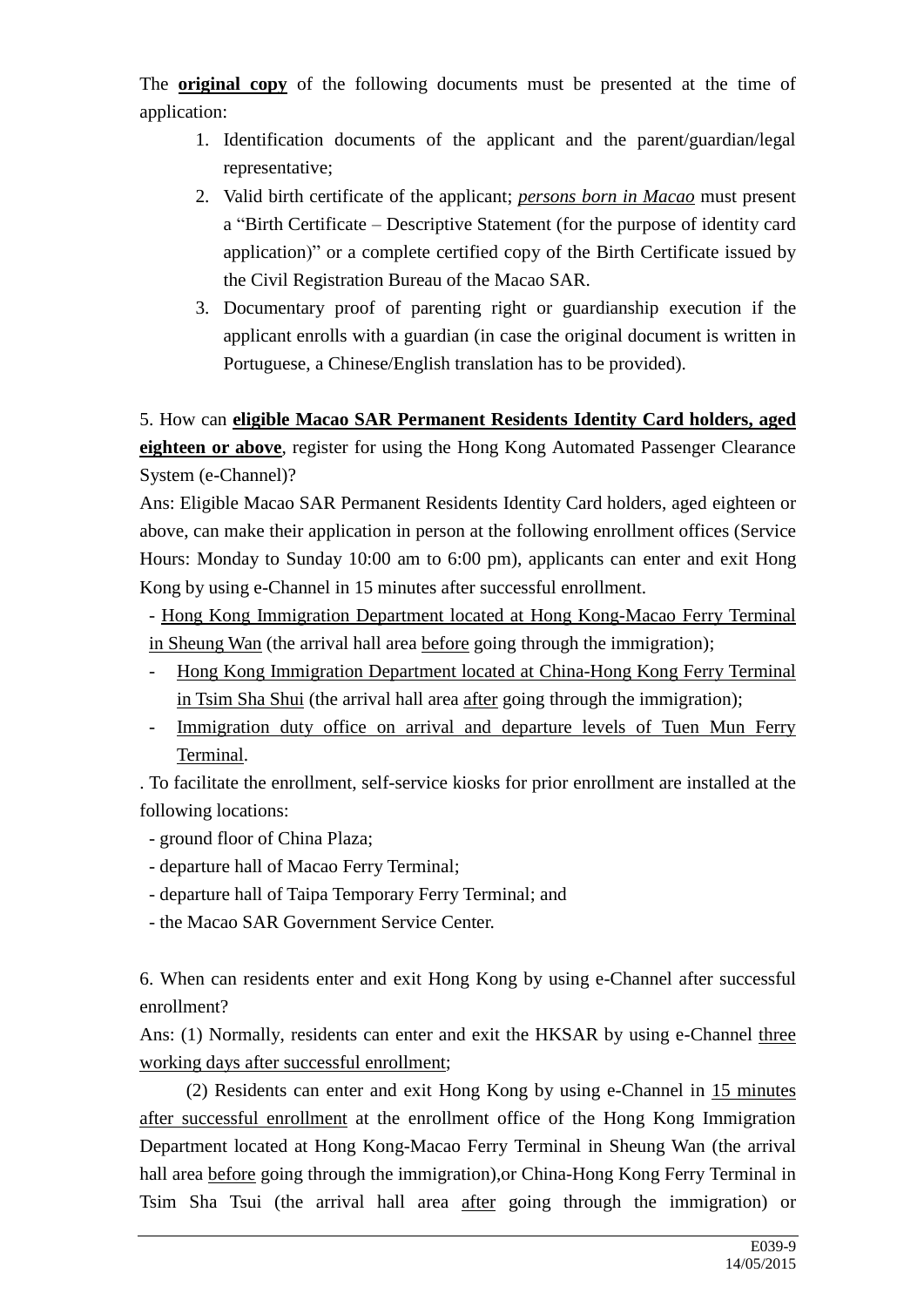Immigration duty office on arrival and departure levels of Tuen Mun Ferry Terminal..

7. Can Macao SAR Non-Permanent Resident Identity Card holders enter and exit Hong Kong by using e-Channel?

Ans: No, they cannot. Macao SAR non-permanent residents can only enter and exit Hong Kong through traditional counter with valid travel documents.

8. Can residents, who have successfully registered for using e-Channel, enter and exit Hong Kong through traditional counter?

Ans: Yes, they can. Residents who have successfully registered for using e-Channel are still free to choose to enter and exit Hong Kong through counters designated for "Macao Residents" or e-Channel. Neither of them will require travel documents and arrival/departure card.

9. How can Macao residents enter and exit Hong Kong if the chip of Macao SAR Resident Identity Card flakes off?

Ans: Residents should replace their Macao SAR Resident Identity Card at the Identification Services Bureau if the chip flakes off. They can enter or exit Hong Kong after their identity card is replaced. Residents can also apply for a "Visit Permit for Residents of Macao SAR to Hong Kong SAR" at the Identification Services Bureau if they need to go to Hong Kong before their identity card is replaced.

10. Can Macao residents enter Hong Kong with a damaged Macao SAR Permanent Resident Identity Card (e.g. chip falls off) or a valid Macao SAR e-Passport?

Ans: Macao residents who are holding a damaged Macao SAR Permanent Resident Identity Card (e.g. chip falls off) or a valid Macao SAR e-Passport are not permitted to enter Hong Kong. Therefore, residents are advised to replace the damaged identity card at the Identification Services Bureau at once in order to enter Hong Kong. However, residents can also apply for a "Visit Permit for Residents of Macao SAR to Hong Kong SAR" at Identification Services Bureau if they need to go to Hong Kong SAR before their identity card is replaced.

11. Can the registered residents verify their identity with any fingerprint when they enter and exit Hong Kong?

Ans: The fingerprint that used for identity verification when entering and exiting Hong Kong through e-Channel must be **equivalent to the fingerprint collected at the time of successful enrollment for using e-Channel**.

12. What can the registered residents do if their fingerprint cannot be verified when they enter and exit Hong Kong?

Ans: They should request for assistance from the duty officers of the Hong Kong SAR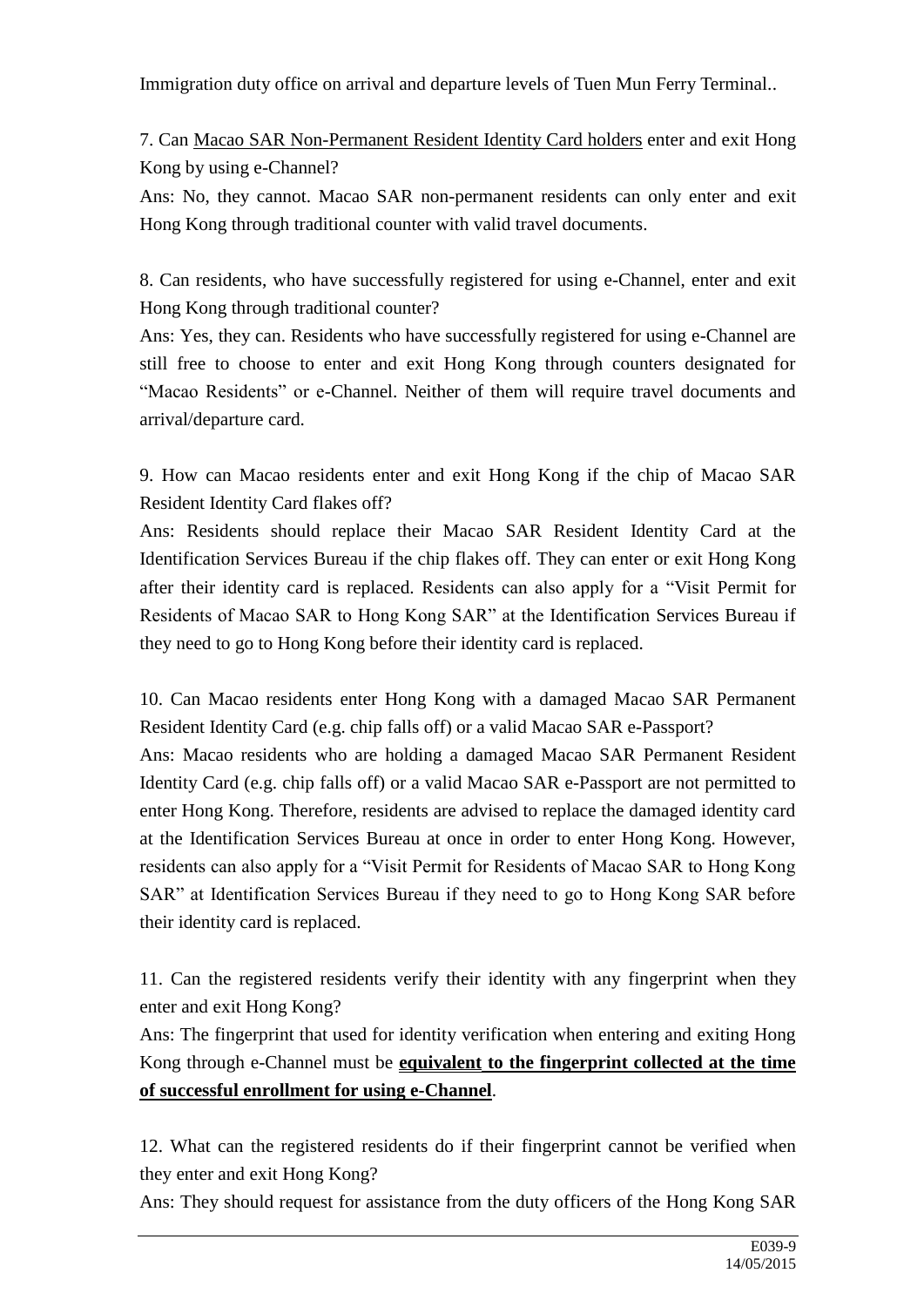Immigration Department.

13. How long can eligible Macao SAR Permanent Resident Identity Card holders stay in Hong Kong as visitors? Ans: 180 days.

14. Can the registered residents enter and exit Hong Kong using e-channels at all Hong Kong ports?

Ans: No, they cannot. At the preliminary stage, Macao residents can only use e-Channel at the following Hong Kong immigration control points: (1) Hong Kong-Macao Ferry Terminal in Sheung Wan, Hong Kong; (2) China-Hong Kong Ferry Terminal in Tsim Sha Tsui; (3) Tuen Mun Ferry Terminal; (4) Lo Wu; (5) Shenzhen Bay; (6) Lok Ma Chau Spur Line and (7) Hong Kong International Airport after successful enrollment. For further details about using e-Channel at Hong Kong immigration control points, please visit the website of GovHK at <http://www.gov.hk/en/residents/immigration/control/echannel.htm>

15. Do eligible Macao SAR Permanent Resident Identity Card holders, aged eleven to under eighteen, have to be accompanied by parent or guardian when using e-Channel after successful enrollment?

Ans: They can use e-Channel on their own without being accompanied by parent or guardian.

16. What kind of documentary proof of entry will be given to Macao SAR Permanent Resident Identity Card holders when entering Hong Kong?

Ans: Starting from 10 December 2009, eligible Macao SAR permanent residents will be given a printed entry record when entering Hong Kong, no matter they enter Hong Kong through immigration counters designated for "Macao Residents" or e-Channel. The record should be properly kept and be produced upon the request of law enforcement officials of the Hong Kong SAR.

17. What should be done when the entry record is lost?

Ans: The loss of such record will not affect the conditions and period of stay in Hong Kong or the departure. If a person needs to reprint the record, he/she can proceed to the Extension Section of the Hong Kong Immigration Department located at Wanchai.

18. Under what circumstances are Macao Residents not able to enter and exit Hong Kong through e-Channel?

Ans: Under the following circumstances, Macao residents cannot enter or exit Hong Kong through e-Channel:

(1) Re-issuance of Macao SAR Resident Identity Card for loss;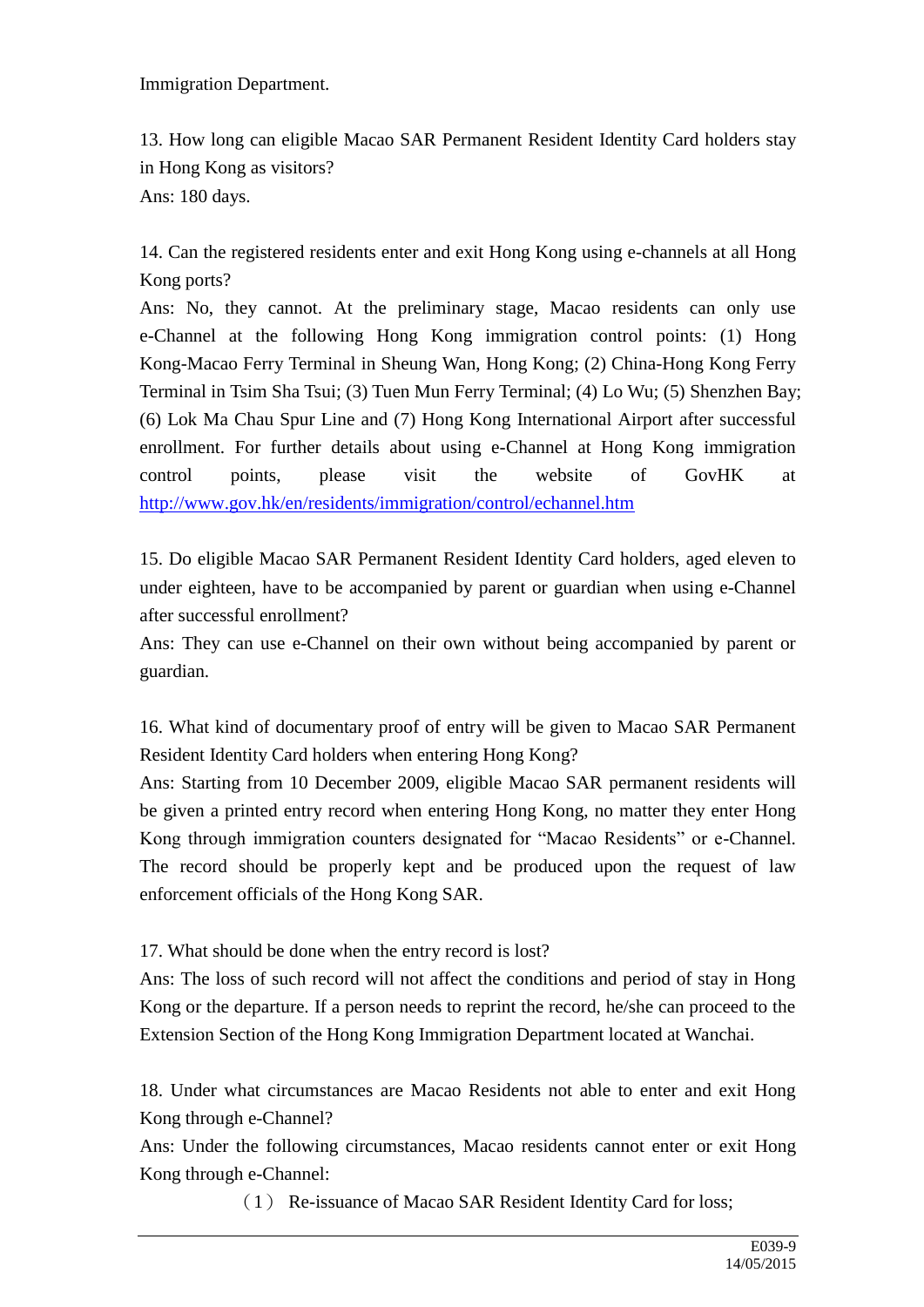- (2) Modification of name or date of birth;
- (3) Expiration of Macao SAR Resident Identity Card;
- (4) Modification of nationality, in which such national requires visa to enter Hong Kong and the approval has not yet been approved by the Hong Kong SAR Government;
- (5) Failure of fingerprint identification;
- (6) Subject to the decision of the Immigration Department of the Hong Kong SAR.

For items (1) and (2) mentioned above, applicants must register again before using the e-Channel.

19. Do Macao residents need to register again for using e-Channel after replacement of identity card?

Ans: Macao residents do not need to register again for using e-Channel after normal replacement of identity card. However, if it is re-issuance of identity card for loss and modification of identity card information (i.e. name, date of birth etc.), residents must register again before using the e-Channel.

20. How can **enrolled** Macao residents re-register for using e-Channel?

Ans: They should lodge their application for re-registration at the Identification Services Bureau's Information Counter located on 1<sup>st</sup> floor of China Plaza, Macao.

21. How can Macao residents cancel the enrollment for using e-Channel? Ans: For cancellation of the enrollment for using e-Channel, Macao residents have to lodge their application at the entry and exit port of the Hong Kong SAR.

22. How can Macao residents who have cancelled the enrollment re-register for using e-Channel?

Ans: Re-registration can be made at the self-service kiosks in Macao and at the enrollment office of the Hong Kong Immigration Department located at Hong Kong-Macao Ferry Terminal in Sheung Wan (the arrival hall area before going through the immigration) or China-Hong Kong Ferry Terminal in Tsim Sha Tsui (the arrival hall area after going through the immigration) or Immigration duty office on arrival and departure levels of Tuen Mun Ferry Terminal.

23. Can eligible Macao permanent residents use the Automated Passenger Clearance System of Macao and Hong Kong during the identity card renewal period?

Ans: When renewing identity cards, applicants can enter or exit Macao with their former identity card and the receipt of application provided that their former identity card is still valid. Moreover, the Identification Services Bureau will automatically update the information of the e-Channel for every renewal of identity card (except those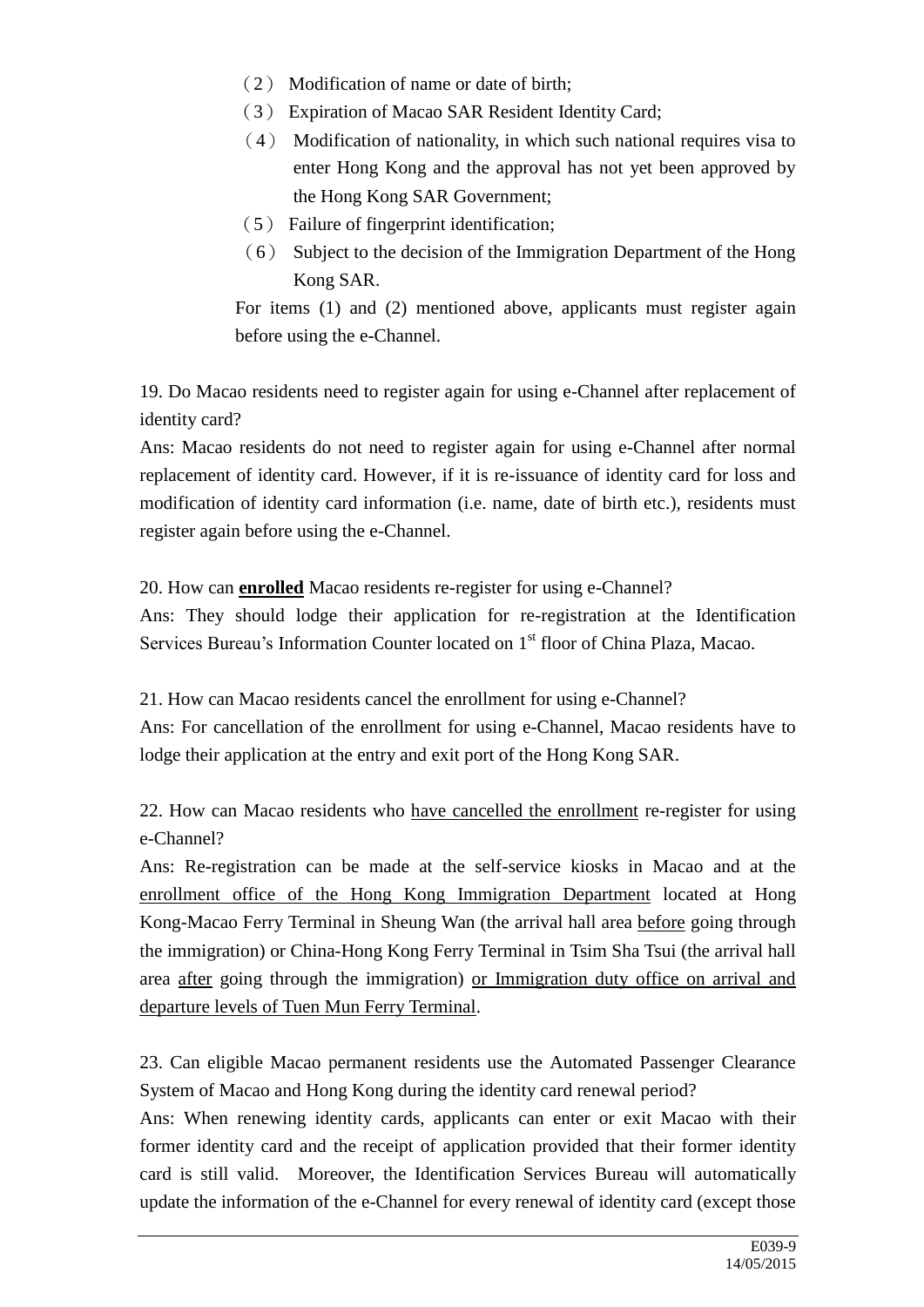who replace their identity card due to document loss or alteration of personal data). The updating process will take approximately 3 working days by the date of collecting the new identity card. If there is a need to go to Hong Kong, applicants are advised to use traditional immigration counters of the Hong Kong Immigration Department to enter or exit Hong Kong during the renewal period. In case the former identity card is expired or lost, applicants cannot visit Hong Kong during the document renewal process. However, they can apply for the Visit Permit to Hong Kong if needed.

24. If the Macao SAR Permanent Resident Identity Card is expired or lost, can applicants use the Automated Passenger Clearance System of Macao and Hong Kong? Ans: If the Macao SAR Permanent Resident Identity Card is expired, applicants have to present the receipt of application as well as their former identity card when entering or exiting Macao. In case of loss of identity card, applicants can use traditional counters to enter or exit Macao with the receipt of application. In addition, applicants under the above two circumstances cannot visit Hong Kong during the identity card renewal process. However, they can apply for the Visit Permit to Hong Kong if needed.

## **Prior Enrollment of Hong Kong Residents for using Macao Automated Passenger Clearance System**

25. Can Hong Kong residents register for using Macao Automated Passenger Clearance System in Macao?

Ans: Yes, Hong Kong Permanent Resident Identity Card holders, aged eleven or above, or Hong Kong residents holding identity card with symbol " $*$ ", " $* * * *$ " or "R" can register at Macao Ferry Terminal and Taipa Temporary Ferry Terminal (in the arrival hall area before going through the immigration from 8a.m. to 12p.m.). Starting from 1 March 2010, registration can also be made at the Border Gate Check Point (in the departure hall before going through the immigration from 9a.m. to 5:30p.m. Registration will not be accepted on Saturdays, Sundays and public holidays).

Eligible Hong Kong residents, aged eleven to seventeen, are required to register with their parent and guardian in Macao and present the original copy of the following documentary proof of relationship:

- (1) Identification documents of the applicant and the parent/guardian/legal representative;
- (2) Birth certificate of the applicant;
- (3) Documentary proof of parenting right or guardianship execution if the applicant enrolls with a guardian (such as court verdict.).

26. How can enrolled Hong Kong residents, **aged eighteen or above**, cancel the enrollment for using Macao Automated Passenger Clearance System?